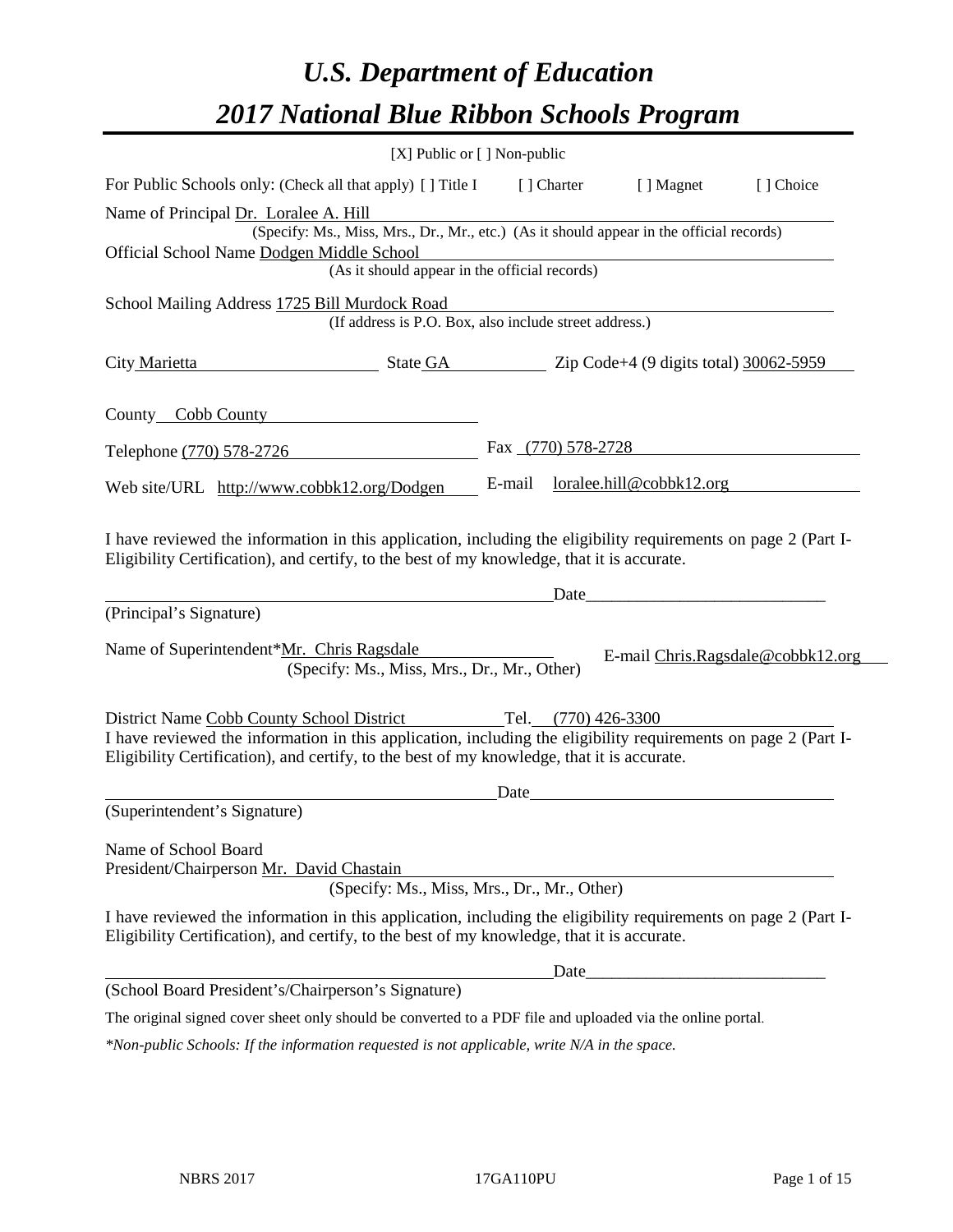The signatures on the first page of this application (cover page) certify that each of the statements below, concerning the school's eligibility and compliance with U.S. Department of Education and National Blue Ribbon Schools requirements, are true and correct.

- 1. The school configuration includes one or more of grades K-12. (Schools on the same campus with one principal, even a K-12 school, must apply as an entire school.)
- 2. All nominated public schools must meet the state's performance targets in reading (or English language arts) and mathematics and other academic indicators (i.e., attendance rate and graduation rate), for the all students group and all subgroups, including having participation rates of at least 95 percent using the most recent accountability results available for nomination.
- 3. To meet final eligibility, all nominated public schools must be certified by states prior to September 2017 in order to meet all eligibility requirements. Any status appeals must be resolved at least two weeks before the awards ceremony for the school to receive the award.
- 4. If the school includes grades 7 or higher, the school must have foreign language as a part of its curriculum.
- 5. The school has been in existence for five full years, that is, from at least September 2011 and each tested grade must have been part of the school for the past three years.
- 6. The nominated school has not received the National Blue Ribbon Schools award in the past five years: 2012, 2013, 2014, 2015, or 2016.
- 7. The nominated school has no history of testing irregularities, nor have charges of irregularities been brought against the school at the time of nomination. The U.S. Department of Education reserves the right to disqualify a school's application and/or rescind a school's award if irregularities are later discovered and proven by the state.
- 8. The nominated school has not been identified by the state as "persistently dangerous" within the last two years.
- 9. The nominated school or district is not refusing Office of Civil Rights (OCR) access to information necessary to investigate a civil rights complaint or to conduct a district-wide compliance review.
- 10. The OCR has not issued a violation letter of findings to the school district concluding that the nominated school or the district as a whole has violated one or more of the civil rights statutes. A violation letter of findings will not be considered outstanding if OCR has accepted a corrective action plan from the district to remedy the violation.
- 11. The U.S. Department of Justice does not have a pending suit alleging that the nominated school or the school district as a whole has violated one or more of the civil rights statutes or the Constitution's equal protection clause.
- 12. There are no findings of violations of the Individuals with Disabilities Education Act in a U.S. Department of Education monitoring report that apply to the school or school district in question; or if there are such findings, the state or district has corrected, or agreed to correct, the findings.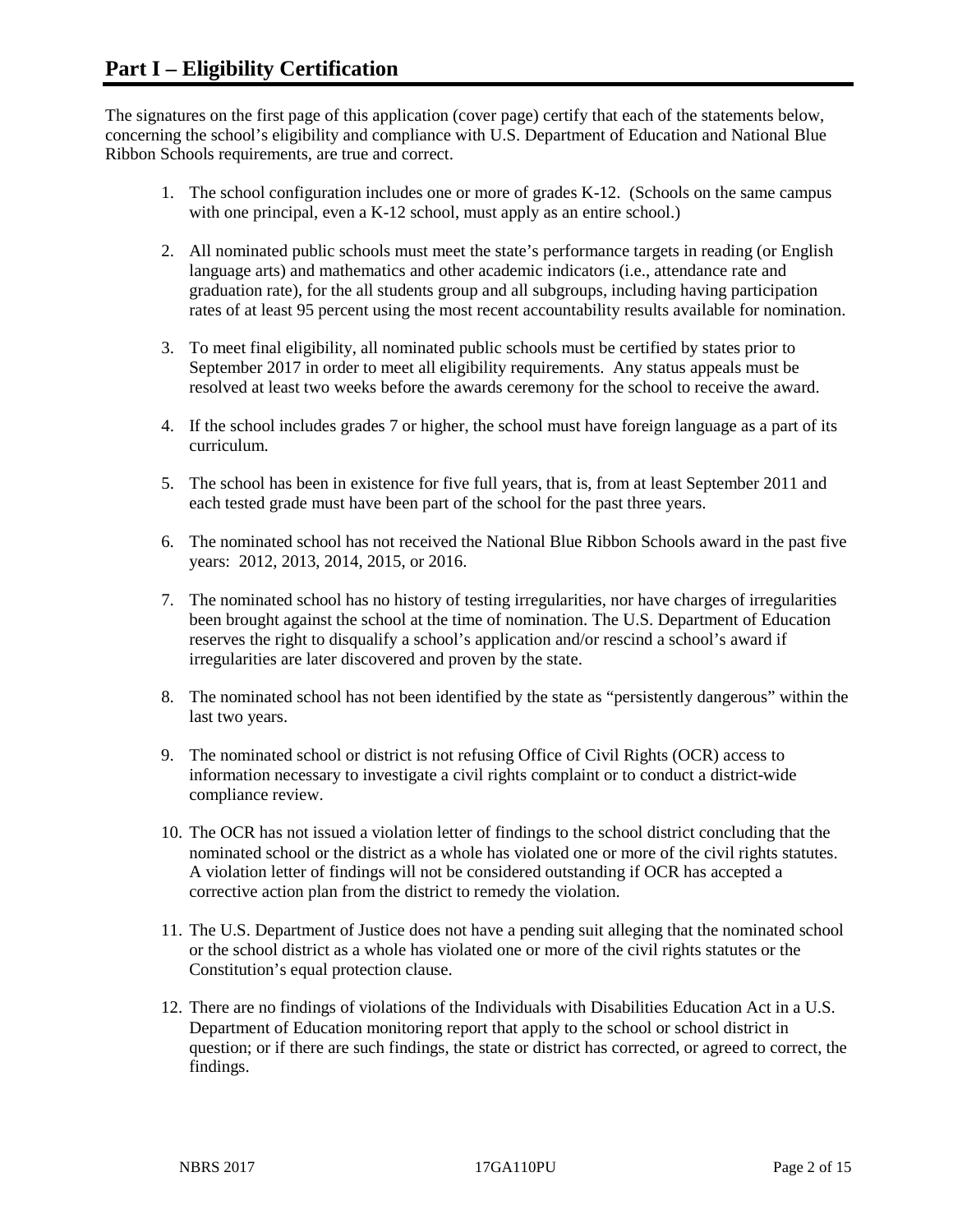# **PART II - DEMOGRAPHIC DATA**

#### **Data should be provided for the most recent school year (2016-2017) unless otherwise stated.**

#### **DISTRICT**

1. Number of schools in the district  $68$  Elementary schools (includes K-8) (per district designation): 25 Middle/Junior high schools 16 High schools 0 K-12 schools

109 TOTAL

**SCHOOL** (To be completed by all schools)

2. Category that best describes the area where the school is located:

[] Urban or large central city

[X] Suburban with characteristics typical of an urban area

[ ] Suburban

- [ ] Small city or town in a rural area
- [ ] Rural
- 3. Number of students as of October 1, 2016 enrolled at each grade level or its equivalent in applying school:

| Grade                           | # of         | # of Females | <b>Grade Total</b> |
|---------------------------------|--------------|--------------|--------------------|
|                                 | <b>Males</b> |              |                    |
| <b>PreK</b>                     | 0            | 0            | 0                  |
| K                               | 0            | 0            | 0                  |
| 1                               | 0            | 0            | 0                  |
| $\overline{2}$                  | 0            | 0            | $\mathbf{\Omega}$  |
| 3                               | 0            | 0            | 0                  |
| 4                               | 0            | 0            | $\mathbf{\Omega}$  |
| 5                               | 0            | 0            | 0                  |
| 6                               | 208          | 195          | 403                |
| 7                               | 209          | 227          | 436                |
| 8                               | 198          | 228          | 426                |
| 9                               | 0            | 0            | 0                  |
| 10                              | $\theta$     | 0            | $\Omega$           |
| 11                              | 0            | 0            | 0                  |
| 12 or higher                    | 0            | 0            | $\mathbf{\Omega}$  |
| <b>Total</b><br><b>Students</b> | 615          | 650          | 1265               |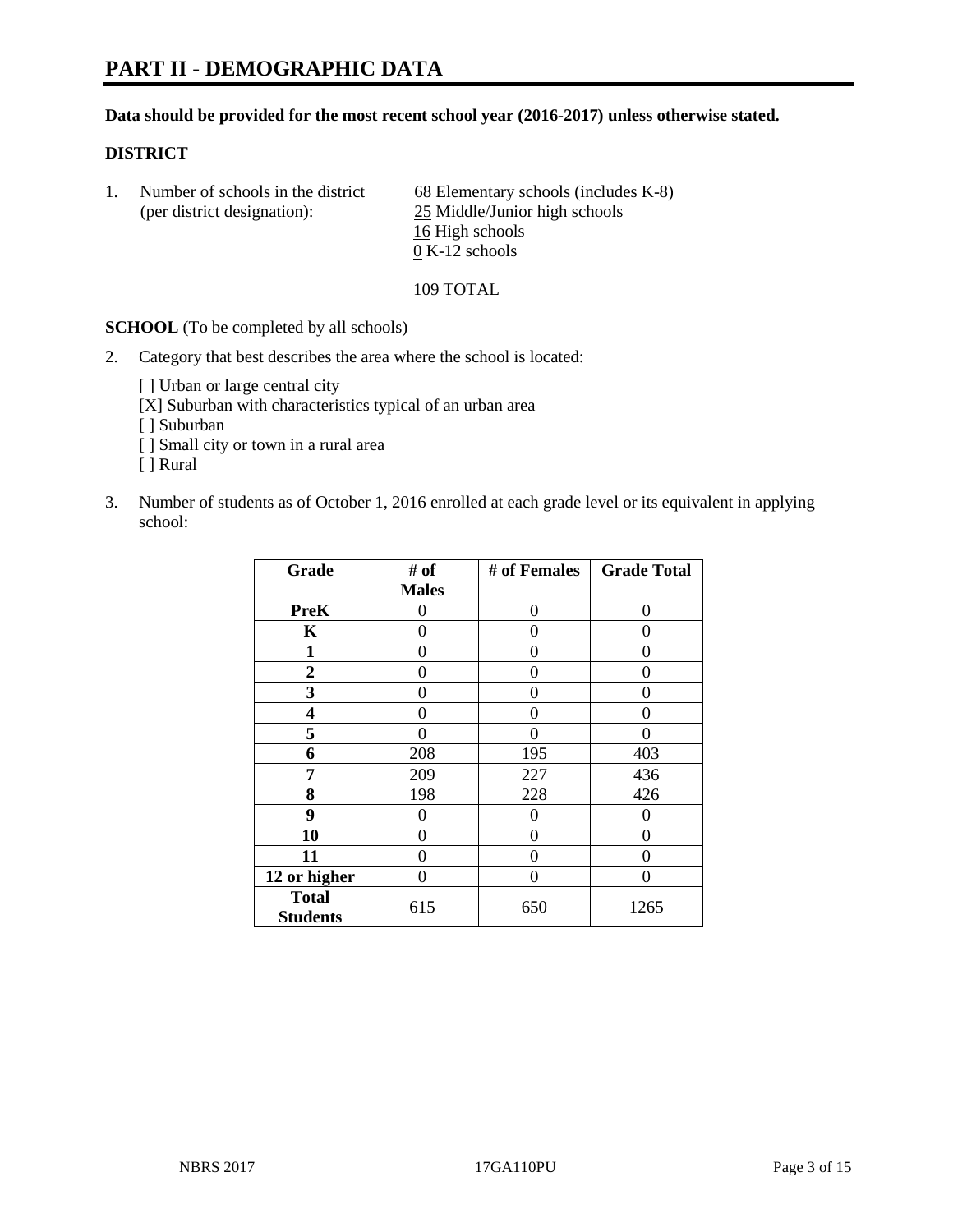the school: 20 % Asian

4. Racial/ethnic composition of  $\qquad \qquad \underline{0}$  % American Indian or Alaska Native 5 % Black or African American 6 % Hispanic or Latino 0 % Native Hawaiian or Other Pacific Islander 66 % White 3 % Two or more races **100 % Total**

(Only these seven standard categories should be used to report the racial/ethnic composition of your school. The Final Guidance on Maintaining, Collecting, and Reporting Racial and Ethnic Data to the U.S. Department of Education published in the October 19, 2007 *Federal Register* provides definitions for each of the seven categories.)

5. Student turnover, or mobility rate, during the 2015 – 2016 school year: 6%

This rate should be calculated using the grid below. The answer to (6) is the mobility rate.

| <b>Steps For Determining Mobility Rate</b>         | Answer |  |
|----------------------------------------------------|--------|--|
| (1) Number of students who transferred to          |        |  |
| the school after October 1, 2015 until the         | 42     |  |
| end of the 2015-2016 school year                   |        |  |
| (2) Number of students who transferred             |        |  |
| <i>from</i> the school after October 1, 2015 until | 31     |  |
| the end of the 2015-2016 school year               |        |  |
| (3) Total of all transferred students [sum of      | 73     |  |
| rows $(1)$ and $(2)$ ]                             |        |  |
| (4) Total number of students in the school as      | 1226   |  |
| of October 1, 2015                                 |        |  |
| $(5)$ Total transferred students in row $(3)$      | 0.060  |  |
| divided by total students in row (4)               |        |  |
| $(6)$ Amount in row $(5)$ multiplied by 100        | 6      |  |

6. English Language Learners (ELL) in the school:  $5\%$ 

57 Total number ELL

Specify each non-English language represented in the school (separate languages by commas): Arabic, Chinese, Farsi, French, German, Gujarti, Hebrew, Hindi, Japanese, Korean, Portuguese, Russian, Spanish, Urdu, and Vietnamese

- 7. Students eligible for free/reduced-priced meals: 5 % Total number students who qualify: 63
- 8. Students receiving special education services:  $12\%$ 155 Total number of students served

Indicate below the number of students with disabilities according to conditions designated in the Individuals with Disabilities Education Act. Do not add additional conditions. It is possible that students may be classified in more than one condition.

| 9 Autism                        | 4 Orthopedic Impairment                 |
|---------------------------------|-----------------------------------------|
| 0 Deafness                      | 45 Other Health Impaired                |
| 0 Deaf-Blindness                | 68 Specific Learning Disability         |
| 9 Emotional Disturbance         | 5 Speech or Language Impairment         |
| 2 Hearing Impairment            | 0 Traumatic Brain Injury                |
| 8 Mental Retardation            | 4 Visual Impairment Including Blindness |
| <b>73</b> Multiple Disabilities | <b>0</b> Developmentally Delayed        |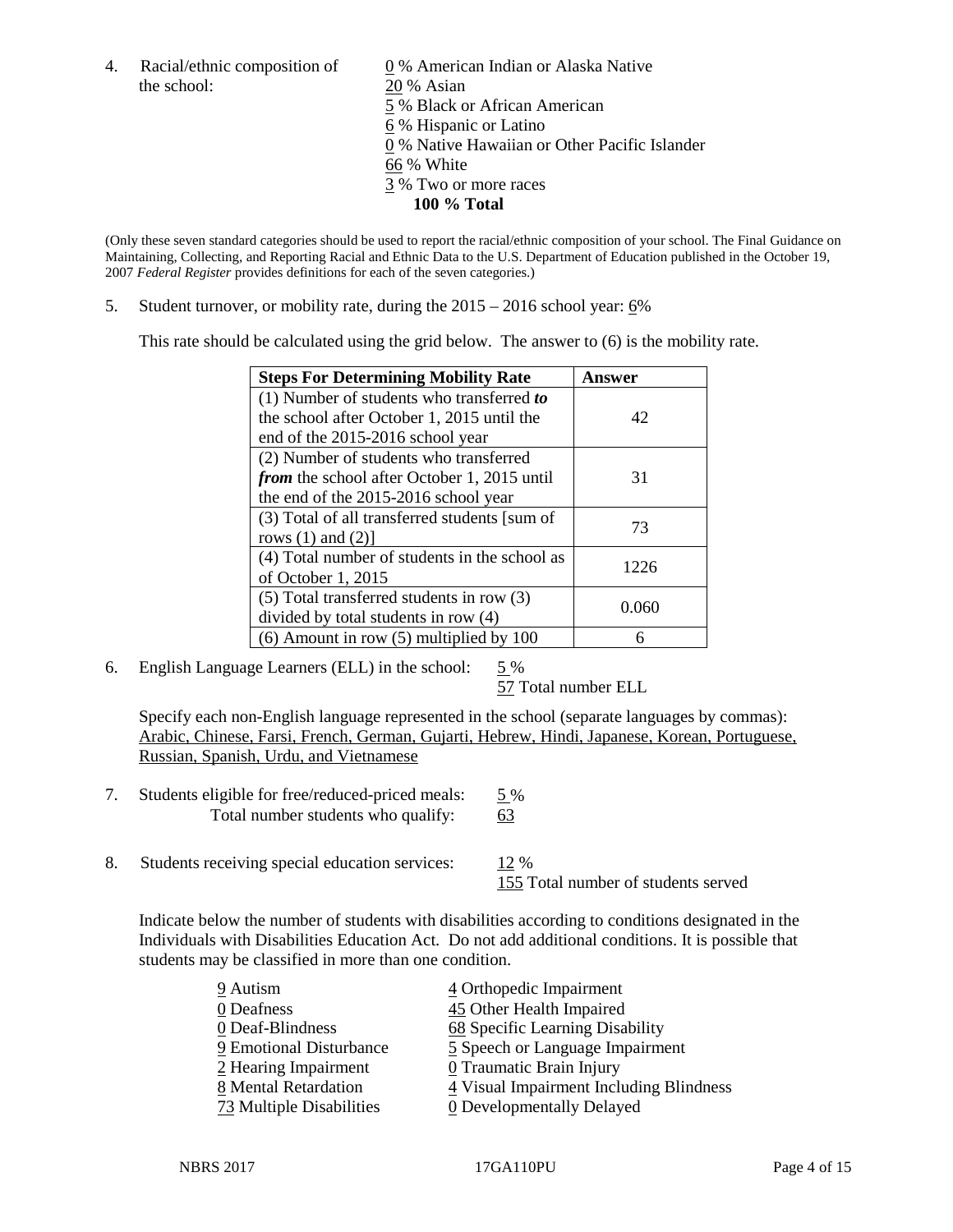- 9. Number of years the principal has been in her/his position at this school: 2
- 10. Use Full-Time Equivalents (FTEs), rounded to nearest whole numeral, to indicate the number of school staff in each of the categories below:

|                                        | <b>Number of Staff</b> |
|----------------------------------------|------------------------|
| Administrators                         | 5                      |
| Classroom teachers including those     |                        |
| teaching high school specialty         | 42                     |
| subjects                               |                        |
| Resource teachers/specialists/coaches  |                        |
| e.g., reading, math, science, special  | 27                     |
| education, enrichment, technology,     |                        |
| art, music, physical education, etc.   |                        |
| Paraprofessionals under the            |                        |
| supervision of a licensed professional | 8                      |
| supporting single, group, or classroom |                        |
| students.                              |                        |
| Student support personnel              |                        |
| e.g., guidance counselors, behavior    |                        |
| interventionists, mental/physical      |                        |
| health service providers,              | 3                      |
| psychologists, family engagement       |                        |
| liaisons, career/college attainment    |                        |
| coaches, etc.                          |                        |

- 11. Average student-classroom teacher ratio, that is, the number of students in the school divided by the FTE of classroom teachers, e.g., 22:1 30:1
- 12. Show daily student attendance rates. Only high schools need to supply yearly graduation rates.

| <b>Required Information</b> | 2015-2016 | 2014-2015 | 2013-2014 | 2012-2013 |     |
|-----------------------------|-----------|-----------|-----------|-----------|-----|
| Daily student attendance    | 97%       | 97%       | 97%       | ว7%       | 97% |
| High school graduation rate | 0%        | 0%        | 0%        | 9%        | 0%  |

## 13. **For high schools only, that is, schools ending in grade 12 or higher.**

Show percentages to indicate the post-secondary status of students who graduated in Spring 2016.

| <b>Post-Secondary Status</b>                  |    |
|-----------------------------------------------|----|
| Graduating class size                         |    |
| Enrolled in a 4-year college or university    | 0% |
| Enrolled in a community college               | 0% |
| Enrolled in career/technical training program | 0% |
| Found employment                              | 0% |
| Joined the military or other public service   | 0% |
| )ther                                         |    |

14. Indicate whether your school has previously received a National Blue Ribbon Schools award. Yes No X

If yes, select the year in which your school received the award.

15. In a couple of sentences, provide the school's mission or vision statement.

Dodgen Middle School's mission is to promote academic excellence, individual responsibility, resourcefulness, creativity, mutual respect, and self-esteem in a healthy, nurturing environment.

16. **For public schools only**, if the school is a magnet, charter, or choice school, explain how students are chosen to attend.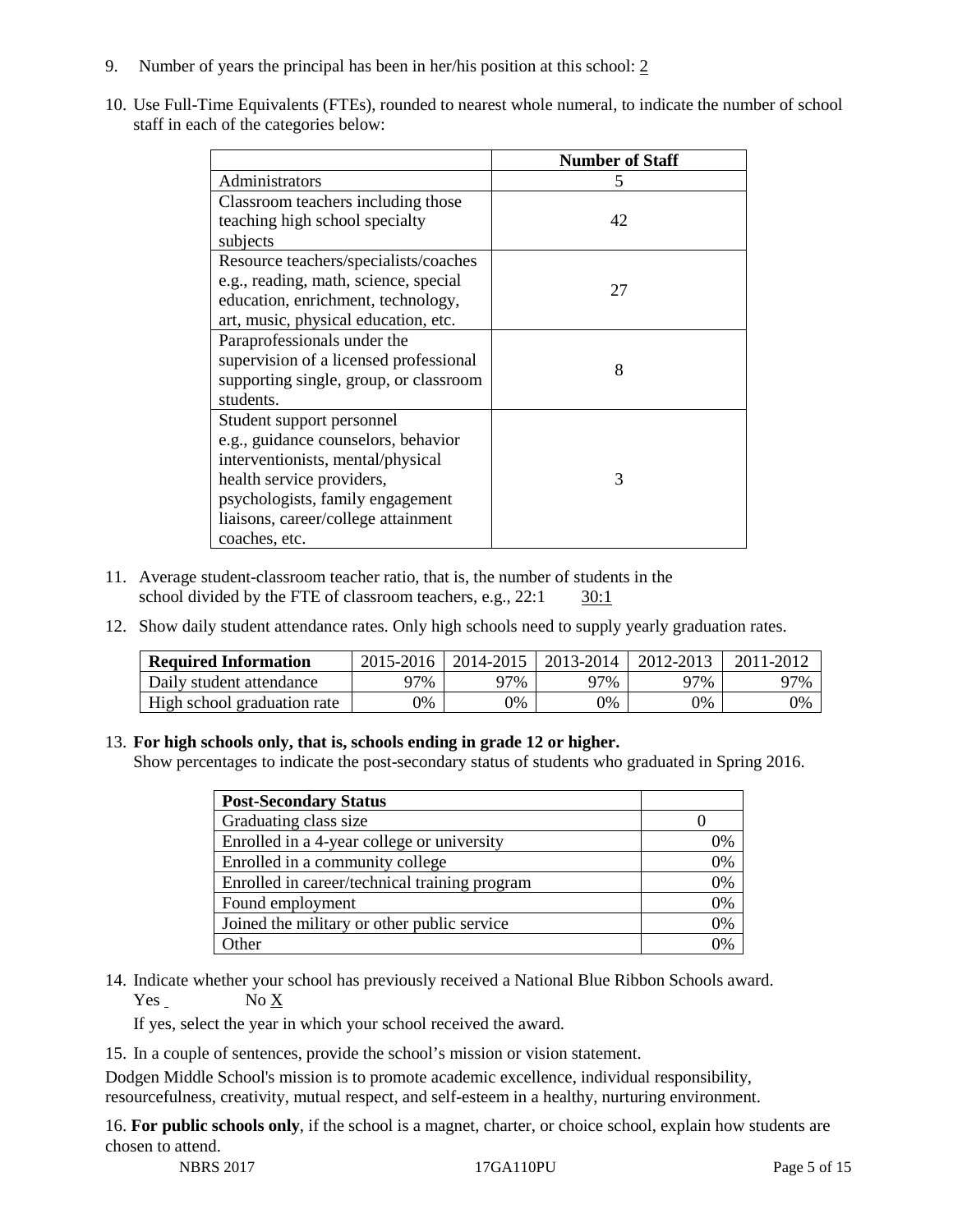# **PART III – SUMMARY**

Dodgen Middle School is a public middle school serving sixth through eighth grade students in Cobb County, Georgia. We are a suburban community located twenty minutes from downtown Atlanta. To state it simply, families seek to be a part of this community because of Dodgen's reputation as a high-performing school that prepares students for future success in either their zoned high school, magnet school, and beyond. Our students are high-achieving, with over 50% qualifying each year for gifted services. We are fortunate to have the support of community and business stakeholders who are a vested part of our decision making process. With high expectations for student success, parents, teachers, and the community are actively involved – donating the resources of time, energy, and financial support in abundance. Our Parent Teacher Student Association (PTSA) prides itself on high member participation of 1,879 community, staff, parents, and students. Our faculty continually seeks opportunities for staff development and engages in ongoing school-based professional learning, participates in district-level trainings, and regularly attends national seminars.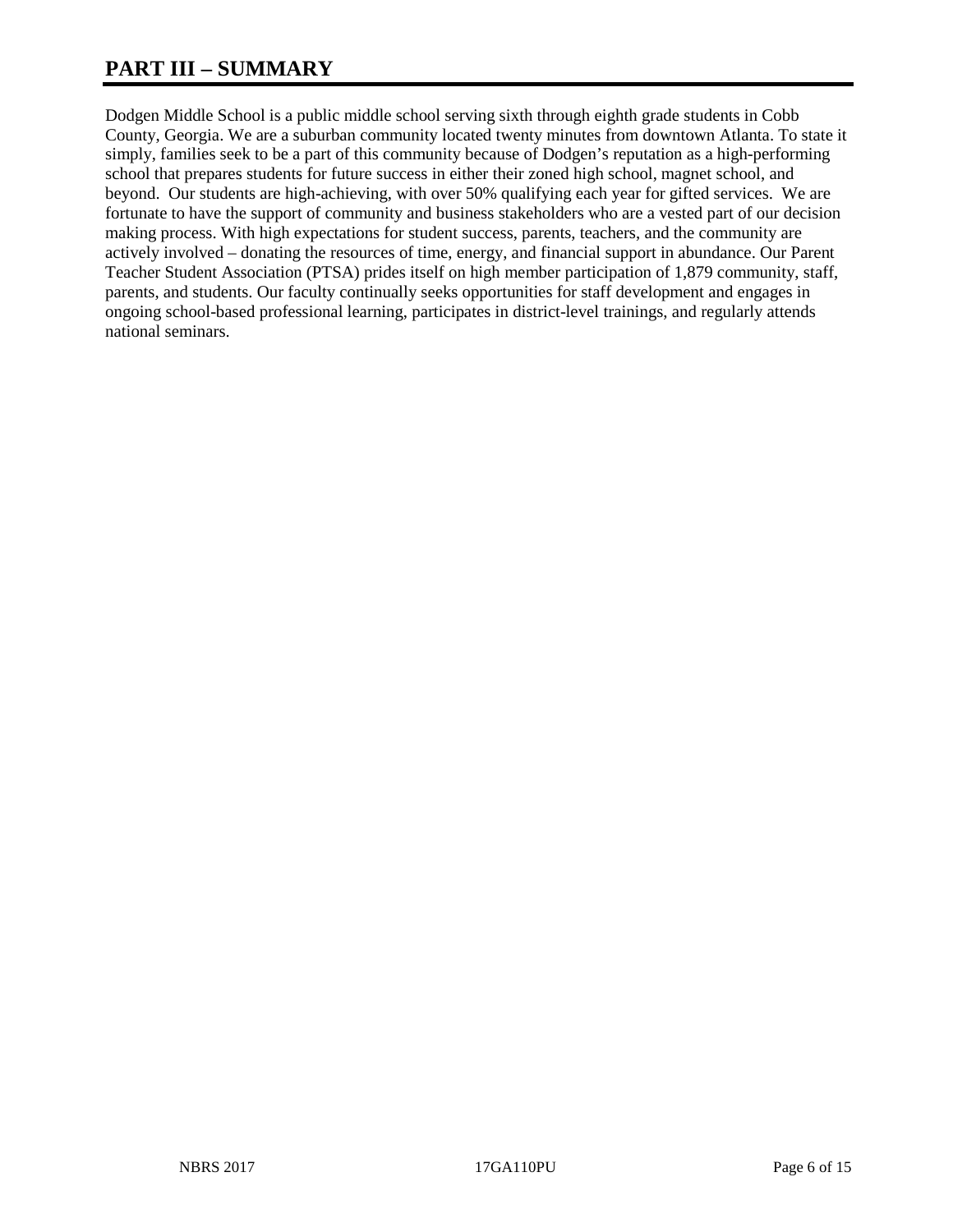collaborate with others. It is a transformative physical space where furniture and areas are used creatively to support learning and increase access to technology. Our Media Specialist ensures the space is welcoming to all, as it is the nucleus of the school. Multiple classes utilize the space for a variety of instructional purposes throughout the day, while serving students' needs for a high daily circulation. Our students love to read as evidenced by recognition received as the number one middle school in Georgia for reading over one million hours in a four-month period in the 2016 Scholastic's Summer Reading Program.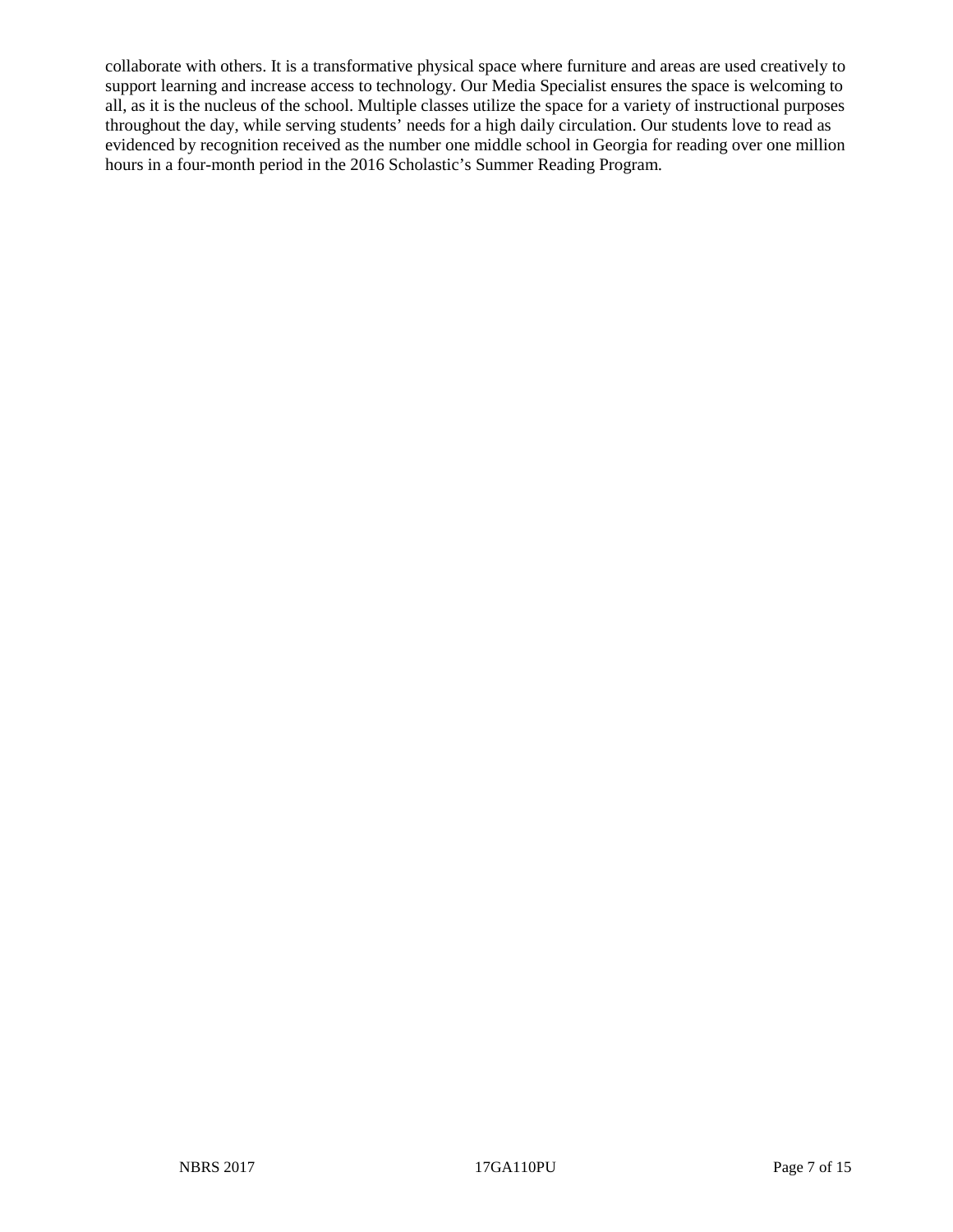# **1. Core Curriculum:**

Dodgen's greatest challenge lies in how we balance rigor, relevance, and engagement for high achievement while ensuring progression and growth.

Our school improvement plan is centered on our use of Professional Learning Communities (PLC). PLC's are guided by three questions: What do we want our students to know? How will WE know when they have learned it? What is our response when they have AND have not? Teachers document their discussion using a school-wide form, "Collaborative Planning for Instructional Units and Data Collection." This form provides teachers with the ability to log qualitative and quantitative data and document student performance to plan quality instructional experiences and support learning. One focus this year has been to integrate the use of PLC's with the Cobb Teaching and Learning System (CTLS). CTLS is a new initiative in our county that places data collection, standards-based assessments, content resources, and professional learning in one central location. Data is used to drive instruction and is gathered through a variety of assessments in all content areas, including universal screeners for math, reading, and standardized testing. Data analysis allows us to identify students throughout the year for enrichment and to offer instructional programs tailored to the needs of our students. Curriculum for academic subjects is based on the Georgia Performance Standards and the Georgia Standards of Excellence.

Literacy is valued as one of the most essential skills required for school success. All sixth and seventh grade students are enrolled in a daily reading class. Students read a variety of texts related to current and historical events and use these connections to understand the relevance of these events to their own lives and the world around them.

Dodgen's language arts curriculum includes domains of reading literature, reading informational text, language, speaking and listening skills, and writing. The department uses a wide range of engagement strategies to support student success including: problem-based learning, debate, higher-order questioning, real-world application of knowledge, and physical movement. Scaffolded lessons on expository, narrative, and argumentative writing are taught using a consistent framework throughout each grade level. Standards are unpacked into smaller, manageable skills and learning targets. The foundational skills acquired in prior grade levels are further reinforced through a selection of cross-curricular texts and vocabulary, guided practice, and modeling. Rigor and relevance coupled with connections to real-world information provide rich learning opportunities focusing on critical thinking skills.

The underlying foundation for each mathematics course is guided by the Standards for Mathematical Practice which challenge students to reason abstractly, attend to precision, model, make viable arguments, and look for patterns. Math instruction includes activities and real-world applications to prepare our students to become informed and responsible members of society. For example, students incorporate inferencing, statistics, data analysis, and scale factor through modeling, blue prints and photography. Backward design is utilized to ensure that the activities, formative assessments, and technology enable student to reach our learning targets. Assessments such as math inventories, Nearpod, i-Respond, district-created Touchstones, Edmodo, and Weebly, in conjunction with tiered assignments, gauge student learning. Advanced math classes are taught at all three grade levels. A variety of interventions are used, such as flexible grouping, math placement changes, math support. Additional before/after school and Beta Club tutoring are used to support students. We offer small group classes with a reduced student-teacher ratio, team taught and coaching models, and math support classes which allows struggling students two math segments per day.

Science instruction uses Problem-Based Learning (PBL's), a student-centered pedagogy in which students learn a concept through the experience of solving an open-ended problem. In addition, science instruction includes hands-on, real world activities and labs, multiple guest speakers, balanced assessments, and differentiated instruction. We offer advanced classes at all three levels including high school credit Physical Science. A variety of clubs and activities that extend science learning through participation in Environmental Club, Science Olympiad, Coding Night, and Java Coding Club are available.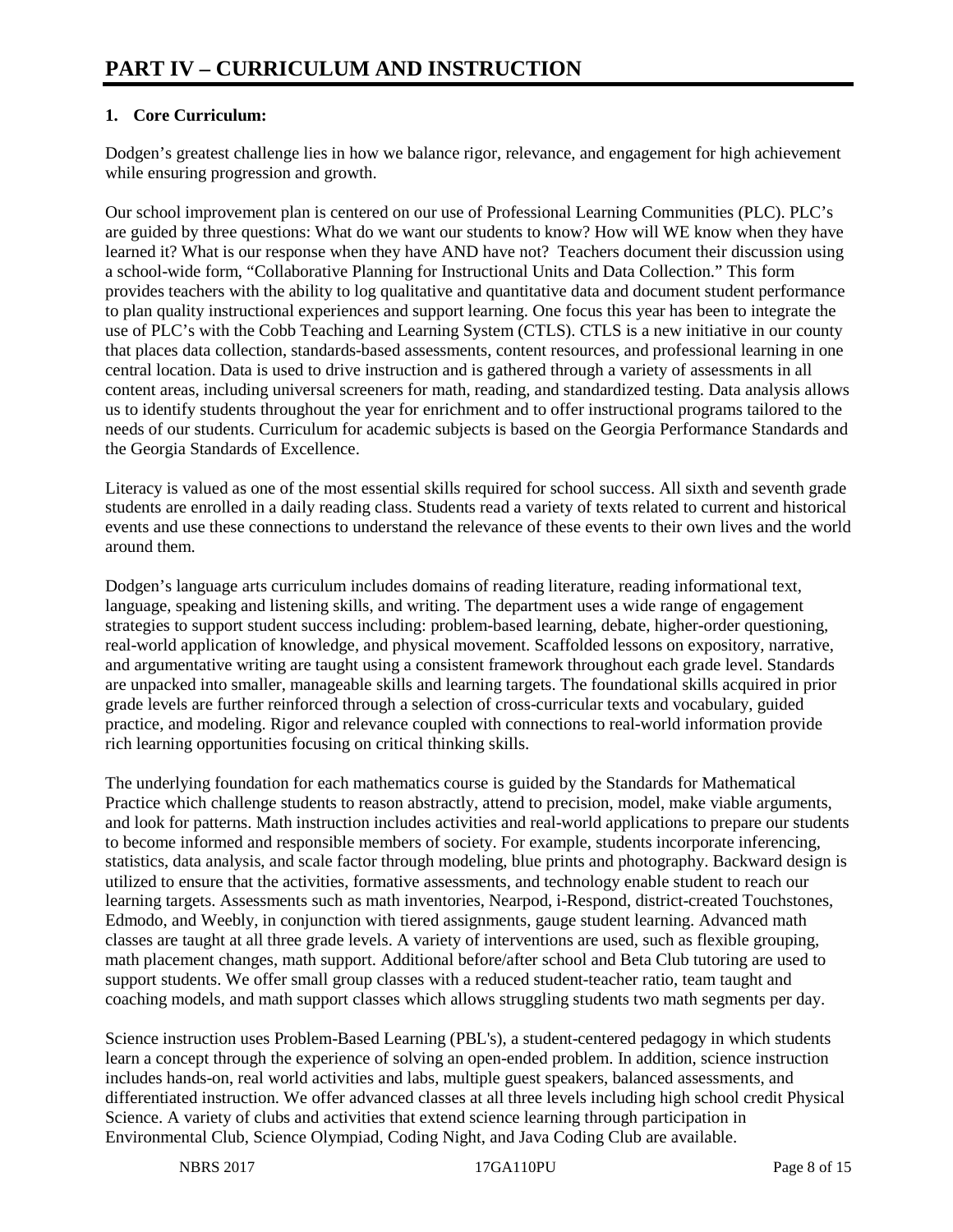The social studies department teaches civic learning content through the categories of government and economics. Through simulation activities, students are engaged in real-world applications allowing them to experience mock elections, personal finance, and current events. With an emphasis on a collaborative, student-centered approach, students with a variety of learning styles showcase their understanding. Teachers work collaboratively to plan standards-based lessons that promote higher-order thinking, include real-world relevance, and differentiation to meet the needs of all learners. Students build upon prior knowledge through vocabulary development, map skills, and study tools. The curriculum supports this effort by emphasizing civic understandings, critical reading analysis, personal finance skills, and collaboration. Through the Document-Based Questions (DBQ) process, students have the opportunity to hone reading comprehension, primary and secondary source analysis, identification of textual evidence, and use of inferencing skills. Students access a number of online resources, applications, and software, including: TouchCast with green screen technology to present news events, Quizlet Live, Kahoot and Quizizz as online reviews, and Thinglink, and Prezi to present information about religious or ethnic groups. Field trips to Savannah, Atlanta, and the Center for Civil and Human Rights are planned for this school year. 1a. College and Career Readiness

The College and Career Ready Performance Index (CCRPI) measures the effectiveness of schools in three areas: progress, achievement, and achievement gap. Our 2016 CCRPI score of 98.4 increased to 99.6 in 2017—the highest middle school score in Cobb County. It is evident that we implement the goals contained in our School Strategic Plan (SSP) deliberately and intentionally. The Governor's Office of Student Achievement has recognized Dodgen as a recipient of the Gold Award for Greatest Gains and for the Highest Performance school categories. Our SSP includes focused priorities in college and career pathways by increasing reading levels, algebra readiness, and the number of students competing academically at every grade level. College and career readiness is reinforced through a variety of experiences including: STEM Nights, Lockheed Generation Beyond Bus, Hour of Code Night, and fieldtrips to Lockheed Martin and Cobb EMC to connect classroom instruction with real-world applications. With the incorporation of technology, students learn critical 21st century skills necessary to compete and succeed in a global society. As a certified Advanced Placement (AP) school, we use a variety of pre-AP strategies to challenge students and prepare them for future success in college courses.

# **2. Other Curriculum Areas:**

Dodgen Middle School is committed to providing students with a well-rounded education that allows exploration into areas outside of the core content and a means for expression of their creativity and interests. The courses include the Fine Arts, Visual Arts, Technology, Business, World Languages, and Physical Education and Health classes.

Approximately 70% of eighth grade students meet qualifying criteria on standardized tests and academic achievement to enroll in high school level French and Spanish World Language. World Language explores a variety of topics including use of conversation, grammar, culture, greetings, family, food, and pastimes. World Language provides a thorough review of language structures that students may apply in language arts and other content areas. Students gain knowledge and skills that allow them to communicate with other language speakers in a broader global community. World Language skills enhance students' competitiveness in their educational and professional pursuits. Selected students participate in the annual Foreign Language Association of Georgia Spoken Language Contest. Our students are well-prepared and enjoy a high acceptance rate at specialized foreign language programs at their feeder schools. Students not enrolled in World Languages are enrolled in Origins of Language which provides introductory lessons on the history, literature, and culture of the Latin, Spanish, French, and German languages. The course is designed to give students a glimpse of each culture to provide them with a basis for choosing a world or classical language in their feeder high schools.

Music performance classes include band, chorus, and orchestra. These classes meet daily in all three grade levels with over 96% of the total school population involved in a music program. All groups learn aspects of music reading and performance and offer many opportunities to perform on and off campus, including adjudicated performances. Additionally, each group has consistently exceled in every ensemble, receiving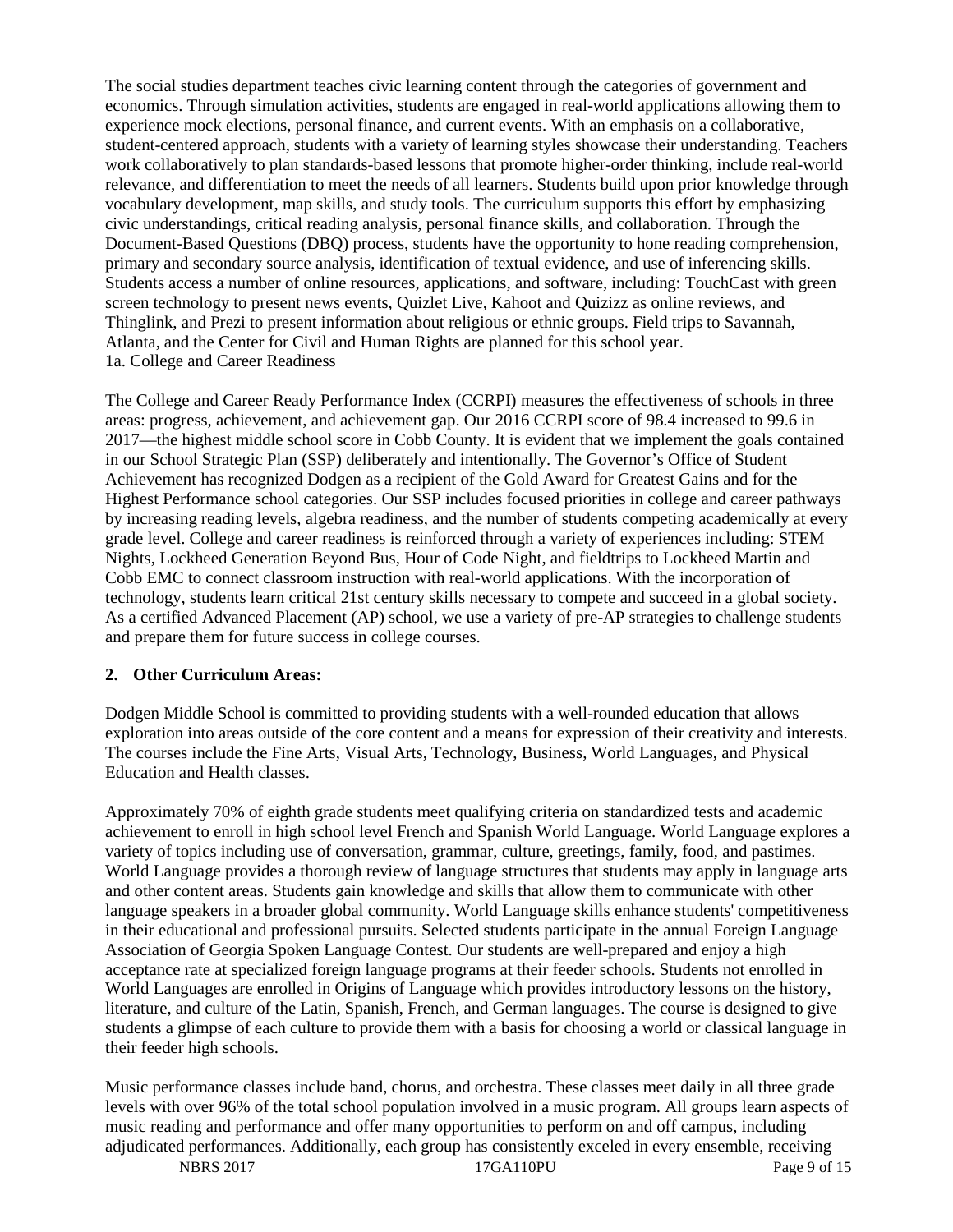excellent and superior ratings at the annual Large Group Performance Evaluation (LGPE). Each discipline uses varied grouping in rehearsals to develop critical thinking skills, procedural learning, and the ability to work as a cohesive team. Opportunities for differentiation occur in rehearsals and performances. Students from each group audition and are awarded positions in local, state, and national events. Our Chamber Orchestra recently earned the distinction of National Champions at the National Orchestra Festival.

The Physical Education and Health curriculum focuses on two components: fitness and team/individual sports with an emphasis on sportsmanship. Fitnessgram assessment scores are evaluated to guide instruction on health-related components of fitness (muscular strength and endurance, cardiovascular fitness, flexibility, and body mass index). Additionally, students utilize the fitness center to promote lifelong habits. Introductions to a variety of units include volleyball, basketball, flag football, gymnastics, dance, wrestling, team handball, floor hockey, and paddle sports. Units begin with skill development and progress to game play. Topics in Health include nutrition, ATOD (alcohol, tobacco, and other drugs), fitness/anatomy, and CPR. Students enroll in one quarter of Physical Education and one quarter of Health per school year. Additionally, many students use time before school for the Badminton Club or intramural activities.

The Technology connections class is a true STEM curriculum. Work is real-world, collaborative, hands-on, and project-driven. Standards covered include the design process with the use of professional design software and 3-D printing for rapid prototyping. Additional standards include manufacturing processes, the concepts of invention and innovation, the Universal Systems Model, a thorough exploration of career fields, and the impact of integrated systems.

In Business Education connection class students gain knowledge about the present-day economy and their role as informed consumers. Additionally, key emphasis is placed on computer literacy as students become proficient in keyboarding, as well as, learning basics of word processing, spreadsheet applications, desktop publishing, and presentation software.

As a connections class, Dodgen's Art program prepares students to be visually creative by providing opportunities to create unique and individualized art projects. Art experiences are designed to provide greater depth and rigor, to refine observational drawing skills, and to develop mastery with a variety of media. Students learn how to use various mediums from 2-D projects in drawing, painting, Batik, and printmaking to 3-D projects in clay, sculpture, and Art installations. STEAM projects provide additional opportunities for the use of technology, cross-curriculum, and collaborative work within the art program.

## **3. Instructional Methods, Interventions, and Assessments:**

Each teacher is a member of a Professional Learning Committee (PLC) which analyzes data to guide instructional practices. Teachers have strong pedagogical skills that are relevant and specific to each subject area and use best practices on current research methodologies to increase the student engagement of all learners.

Dodgen has a strong Response to Intervention (RTI) process, facilitated by the school counseling department and led by grade level teacher leaders. The RTI team works in conjunction with the special education department, school psychologist, and social worker meeting monthly to examine student growth and progress. The RTI process removes barriers to learning and identifies specific learning disabilities. This flexible problem-solving model provides assistance to match struggling learners' needs and to develop a plan of action to assist students. In support of the school district's strategic goals to increase student achievement in math and reading while simultaneously closing our achievement gap, we provide specific, targeted instruction to scaffold learning. Math Support classes have a low student-teacher ratio and provide targeted assistance for grade level math standards and foundational skills. The class is taught in tandem with the student's math class and identifies specific deficits that impede acquisition of the curriculum. Flexible grouping, math placement changes, multiple tutoring options, and interventions are used to support students. The Read 180 program offers a blended model of online and face-to-face reading interventions with comprehensive strategies, tools, and assessments to accelerate learning for struggling readers.

NBRS 2017 17GA110PU Page 10 of 15 Dodgen Middle School employs academic progress monitoring to consistently evaluate students' quarterly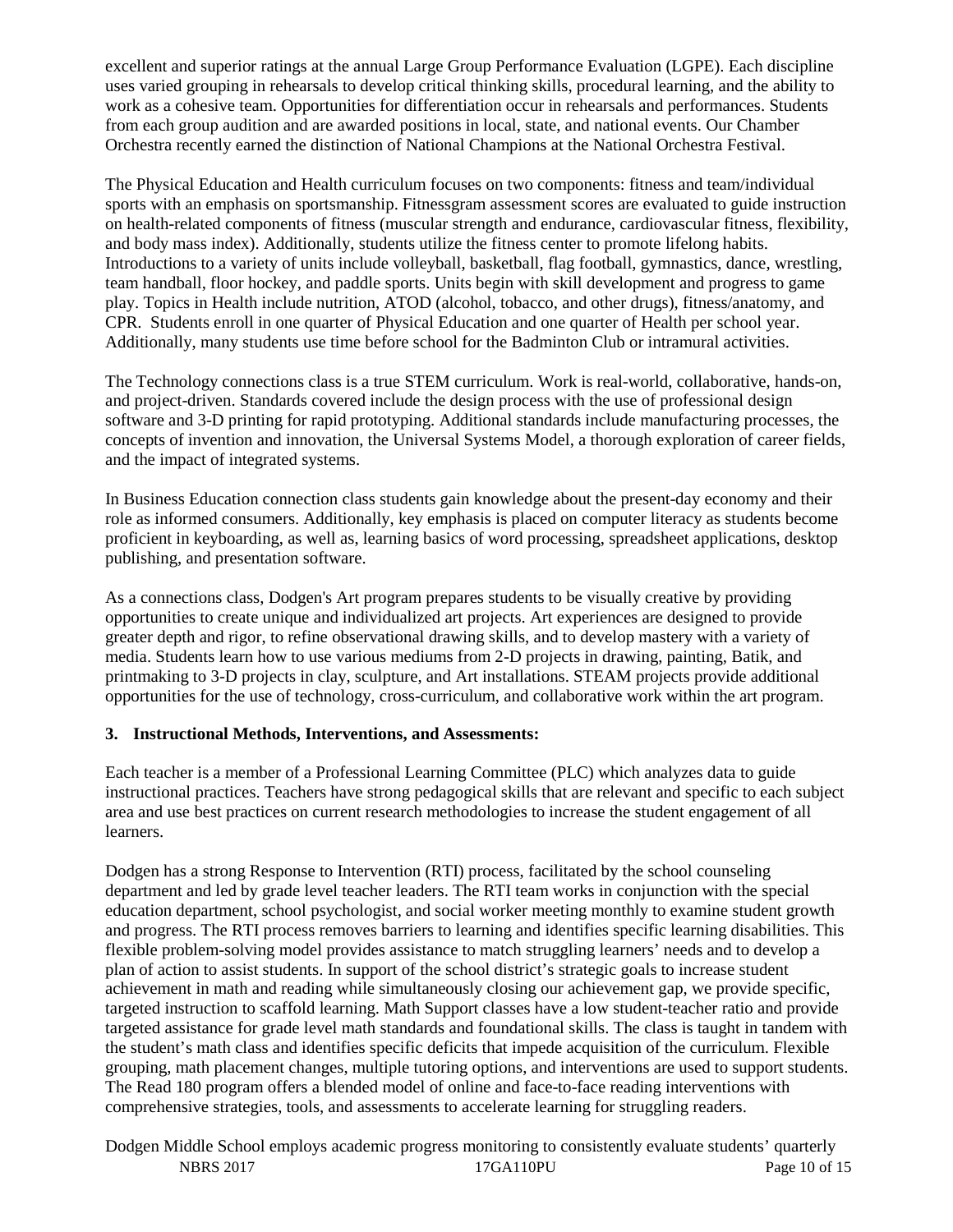academic performance, state benchmark performance, and historical state testing trends. Students who fail to show mastery and progress in these areas are offered before and after school tutoring, facilitated by teachers and Beta Club students.

Students performing above grade level are served through our Advanced Content program which supports instruction in all academic content areas. The goal of the program is to promote rigorous curricular content in conjunction with critical inquiry, creativity, communication of complex thoughts, and an authentic approach to learning. The balance of curricular depth and breadth are promoted while fostering the development of academic habits and skills. Qualifying students take classes that are more rigorous by enrolling in high school classes offered online or at our local feeder high school, in mathematics, Latin, and science.

Our faculty consists of 29 teachers who have earned Gifted Endorsement Certification. This additional preparation ensures that students receive increased rigor and engagement by using methods, materials, and curriculum appropriate for individuals identified as gifted. The instructional strategies used can be applied universally with the end goal we that assist each student in reaching his or her academic potential.

The CCRPI is Georgia's comprehensive school improvement, accountability, and communication platform that promotes college and career readiness for all Georgia public schools. Part of this accountability is measuring the effectiveness of instruction based on student growth. The focus on student growth is a very unique challenge for schools such as Dodgen with a high score in the achievement component of the total CCRPI score. The maximum number of points that a school can earn in this area is 40. In 2017, Dodgen received all 40 points, demonstrating that our teachers prepare all students to meet and exceed standards and targets.

In seventh grade, the Cognitive Abilities Test (CogAT) and the Iowa Test are administered in each subject area. These tests are used as one of the criteria for gifted eligibility and to identify programs to ensure upcoming success on the Georgia Milestones End of Grade Test (EOG). Dodgen scores on these assessments have been the highest in the district for the past two years.

Each year, all students take the EOG assessment. This criterion-referenced test measures how well students have mastered the knowledge and skills outlined in the state-adopted content standards in English Language Arts, mathematics, science, and social studies. For the 2016-2017 school year, all students are assessed in ELA and math, and eighth grade students are also assessed in science and social studies.

Daily, teachers assess students in a variety of ways including traditional paper and pencil tests, computerbased assessments, face-to-face academic formative assessments, digital portfolios, and presentations. These assessments are used to group students for differentiation purposes, to plan instruction, to pace curriculum, and to gauge student growth. Assessments are also differentiated by content, product, and process. Students have the opportunity to show mastery in a variety of ways. Teachers use the CLTS platform to create standards-based assessments which students take online to provide teachers with immediate feedback about student achievement. Use of the CTLS platform allows for the sharing of assessments among the PLC and with other professionals in the county.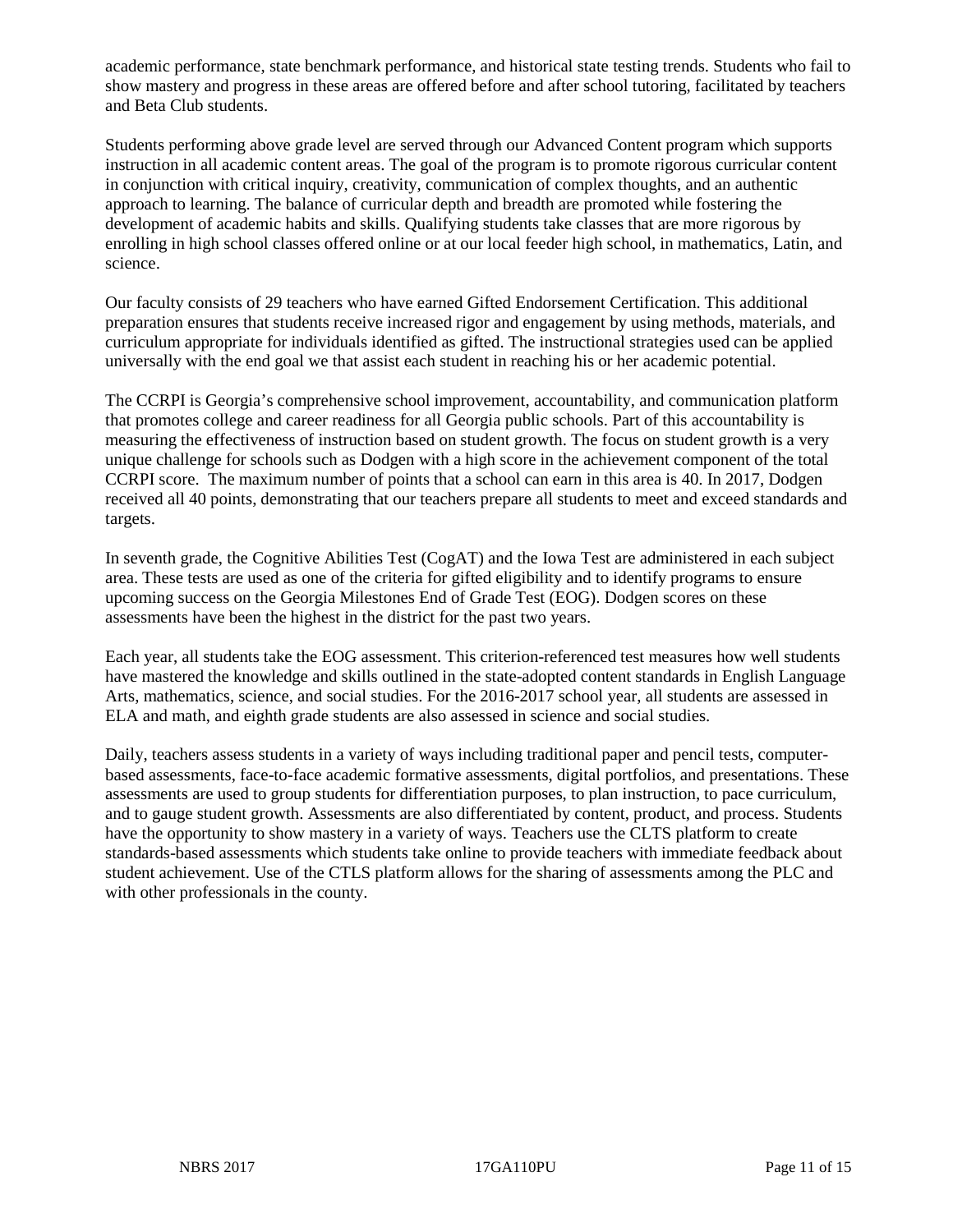# **1. School Climate/Culture:**

Dodgen Middle School has earned a five-star rating for School Climate, a CCRPI component, based upon survey data for the past two years. Co-workers are family, and the rich, forty plus year tradition of excellence has produced what is referred to in the community as the "Dodgen Way". Students understand that the staff nurtures them in a safe and supportive environment as they transition from childhood into their teens. Teachers engage students in conversation and show genuine interest in students' lives, inside and outside of the classroom.

Dodgen students are offered many opportunities to enhance their educational experience. Students are given superb instruction in the Arts and have opportunities to participate in field trips and competitions across the United States. Grade level representatives serve on the Panther Action Committee (PAC) to provide updates on student interest to the administration and perform service projects in the school and community. Local senior living facilities have hosted PAC students, and they are always excited for the next visit from our students. Tutoring and school service hours are provided through our Beta Club. Additionally, students have opportunities to learn more about the world through the Environmental Club, Awareness Club, Lunch Buddies, and civic activities such as, providing meals, shoes, or coats for the less fortunate, and raising money for cancer research. We reestablished the Student Council to serve as a liaison to increase student voice between students and administration. Self-worth, self-respect, and personal responsibility are stressed as well as the need to be understanding, thoughtful and supportive of others. Students are reminded they are in a safe place where they can always ask for help of any kind. Counselors meet with student groups to address student concerns about important issues such as bullying.

Academic success comes through committed teachers, supportive parents, and determined students. Together, we share a vision for academic excellence. Students work diligently in a rigorous academic setting in preparation for their future. Grade level teachers have allotted time for mutual planning, and subjects are vertically planned for student success. Teachers are offered professional development activities and collaborative time for individual professional growth. New staff members are supported through our mentor program, and individual and team milestones are celebrated. Our hospitality committee initiates Friday "Grab-n-Go", as well as, celebrating birthdays, weddings, births, engagements, and graduations. Meals, gifts, cards, and letters provide support for those who are bereaved or experiencing personal illness. Each teacher is appreciated and supported in every way. In this manner, we feel that our teachers pass on that caring nurture and support to our incredible students.

## **2. Engaging Families and Community:**

The Dodgen Middle School PTSA and administration work to create a well-rounded environment for our parents, community, students, and teachers. The familial and community atmosphere are a substantial part of what makes Dodgen special. The PTSA continually works with the administration with the express purpose and intention of providing the best environment for our students and supporting their educational success.

The Dodgen PTSA membership increased from 1,673 last year to 1,879 this year. This increase is due in large part to an innovative system implemented through our school bookkeeper to transition from paperbased collection of fees to collection via an online toolkit for items such as memberships, student vocabulary books, and event t-shirts.

The participation rate in weekly e-news communications increased from 503 weekly recipients in 2014- 2015 to 1,942. In order to support student success we enable our highly trained teachers to focus on the classroom by providing the resources and supplies they need to excel. The Appropriations Committee has approved funds to purchase a broad range of resources to support student success, ranging from water bottle filling stations and science classroom supplies to online curriculum tools and training for our speechlanguage pathologist and media specialist. PTSA volunteers work tirelessly to provide daily support to the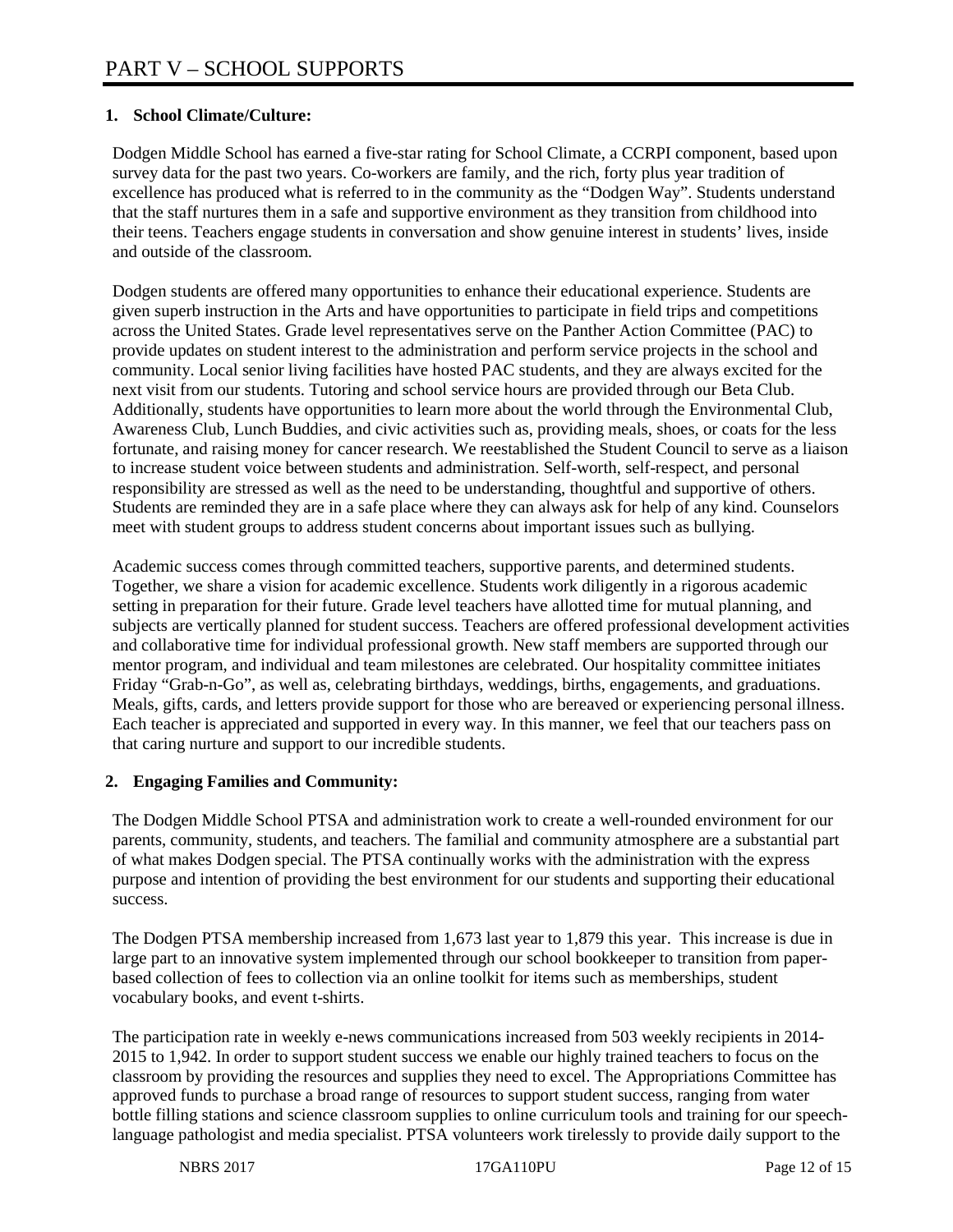school staff in the Copy Crew, Learning Commons, and the front office. On an average day, volunteers provide a minimum of 21 hours of support in these three areas. Volunteer recruitment, training, support, and recognition is constantly a priority. PTSA strives to welcome all rising sixth graders who come from five different feeder elementary schools through our rising sixth grade program, a welcome letter, and Dodgen 101. Support is continued through activities such as Panther Day and Open House.

Established in 2015, the Dodgen Foundation funds initiatives for all grade levels and staff that are not typically covered within a school budget. For three consecutive years, the foundation has raised over \$50,000 annually providing PE equipment in the fitness area, enhancements to our learning commons, the purchase of instructional technology, funding for professional learning, and classroom supplies for our teachers.

Local business partners generously support our mission and vision by providing opportunities for student and teacher recognition, field trips, and guest speakers.

Each of these organizations has been instrumental in our many successes and have offered involvement, support, and generosity.

## **3. Professional Development:**

Dodgen Middle School sets the professional growth of its teachers as a priority. We believe that in order to facilitate instruction to students who are ready for 21st century learning, we must provide them with researched based instructional experiences that adequately prepare them. This year our Professional Development was focused on STEAM instruction and learning and Flexible Formative Assessment System (FFAS).

Dodgen teachers explore problem and project-based learning which is one of the major components of STEM education. As we seek to increase STEM based education in Dodgen, we implemented several professional learning opportunities. Teachers in all content areas and grade levels were able to visit five schools selected based on the school's proficient STEM integration. Teachers visited classrooms, collaborated, and visited PLCs. Meetings were held monthly to share STEM strategies and opportunities locally. Teachers received additional professional development trainings with Cobb County STEM and Innovative Practice and with the feeder STEM certified high schools. Components of a STEM lesson were taught, and our Media Specialist provided resources and opportunities to "STEMIFY" their lesson.

Dodgen participated with a cohort of schools to receive professional development as part of a rollout of a new system known as the Flexible Formative Assessment System (FFAS) which provides data teams a tool for assessing student progress on the road to mastery. During monthly trainings, sound assessment practices for constructed and selected response items and effective feedback were presented from the Department of Assessment and Personalized Learning, along with training and support from the Department of Instructional Technology targeted at the use CLTS the assessment platform known as CTLS. With CTLS, teachers utilize a district-wide question bank to create standards-aligned assessments and analyze students based on standards, demographics, and other growth measures.

The Dodgen approach to professional development has been a tiered, differentiated model offering opportunities for teachers to grow in the area of their choice. This has been accomplished through several teacher-facilitated sessions focused on assessment, differentiation, instructional strategies, and effective use of technology. Teachers are required to complete one collaborative walk-through that is planned and intentionally designed to meet personal, professional learning goals. After the walk-through, teachers develop an action plan to incorporate one strategy gleaned from the observation into their instructional plans.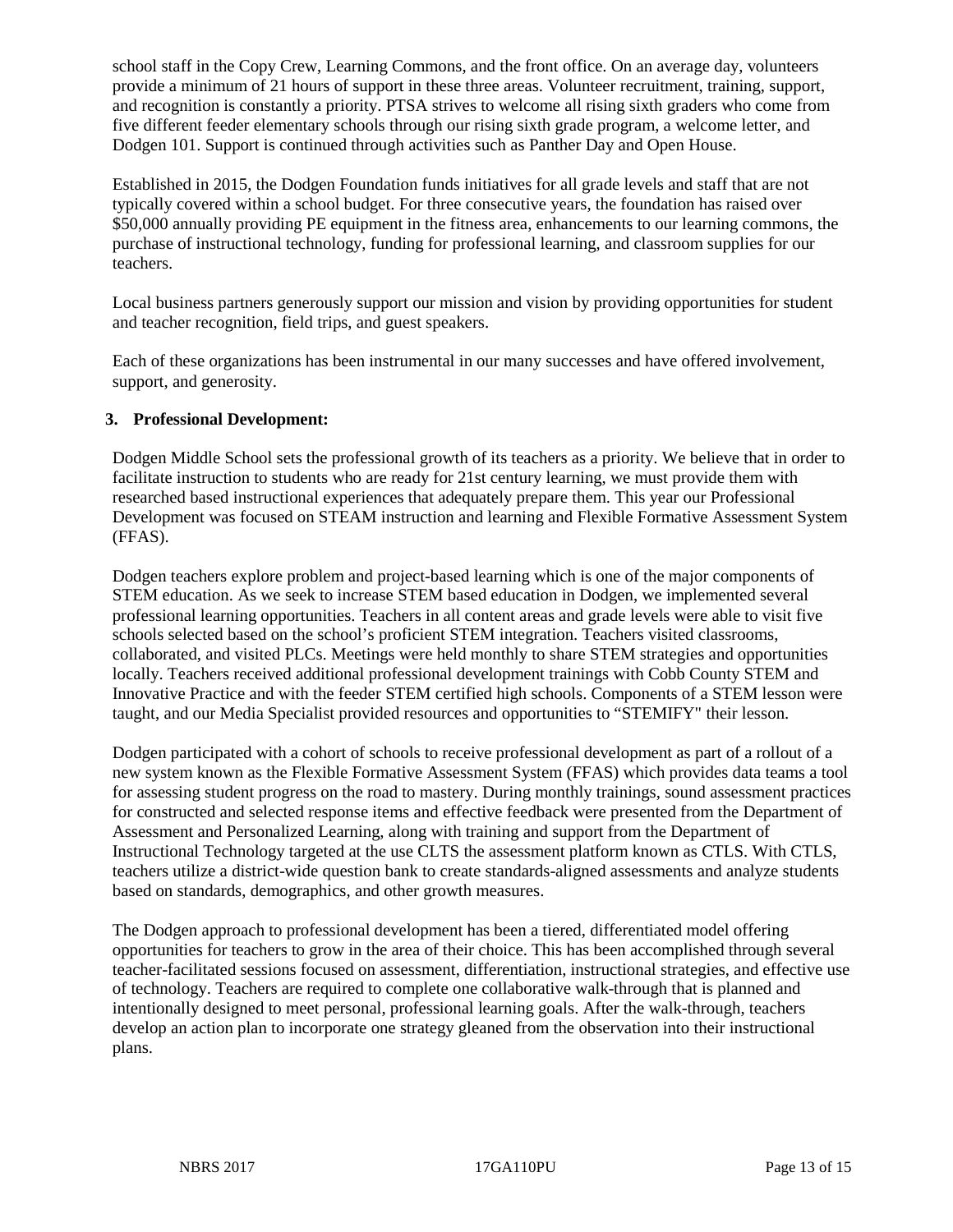## **4. School Leadership:**

Dodgen is fortunate to have an experienced leadership team that strives to promote an atmosphere of purpose, intention, fun, and family. The Principal's vision is to create opportunities for students to reach their full potential. The Principal believes in shared leadership working with staff and students to develop future leaders.

Our administrative leadership team consists of the Principal, two Assistant Principals (AP's), a Support and Service Administrator (SSA), and a half-time School Leadership Intern (SLI). The administrative team divides responsibilities. The principal is responsible for communication and relationships with our PTSA, Foundation, and the community. In addition, the principal sets the tone and vision for learning and short and long term professional development.

The AP's, SSA, and SLI divide responsibilities among the team. Each AP has the responsibility for curriculum oversight for two or more subject areas, and each has testing or scheduling duties. Discipline is divided by the alphabet according to students' last name. Other responsibilities such as STEM Activities, teacher evaluations, professional development, grades and report cards, FTE, community relations, and parent communication, are divided.

The administrative team collaborates in hiring teachers, creating opportunities for leadership among the staff, and ensuring positive morale. Grade levels, subject areas, and administration meet monthly to plan collaboratively and vertically. PLCs meet weekly during protected planning time to facilitate subject area and grade level meetings transmitting critical communication with administration. PLCs share decision making, ask questions, garner clarifications, and bring concerns to light. Dodgen also has a Leadership Team that consists of the administrators, counselors, teachers, and the Media Specialist which is open for all to attend. This team meets monthly or more often as needed to discuss upcoming events, schedules, school needs, curriculum, and student support.

Highly qualified teachers at Dodgen Middle School serve students with a spectrum of disabilities. The SSA works closely with teachers to monitor student growth and support, coordinate training and support personnel, and recruit district coaches to assist in providing specialized programs, assistive technology, or increasing visuals. The primary responsibility of the SSA is to oversee the large Special Education Department, ensure IEP compliance, mentor and assist teachers, write eligibilities, participate in the RTI Tier 3 process, and monitor all aspects of Special Education.

The SLI oversees textbooks, busses, and In School Suspension, as well as evaluations, scheduling, and testing for connections teachers.